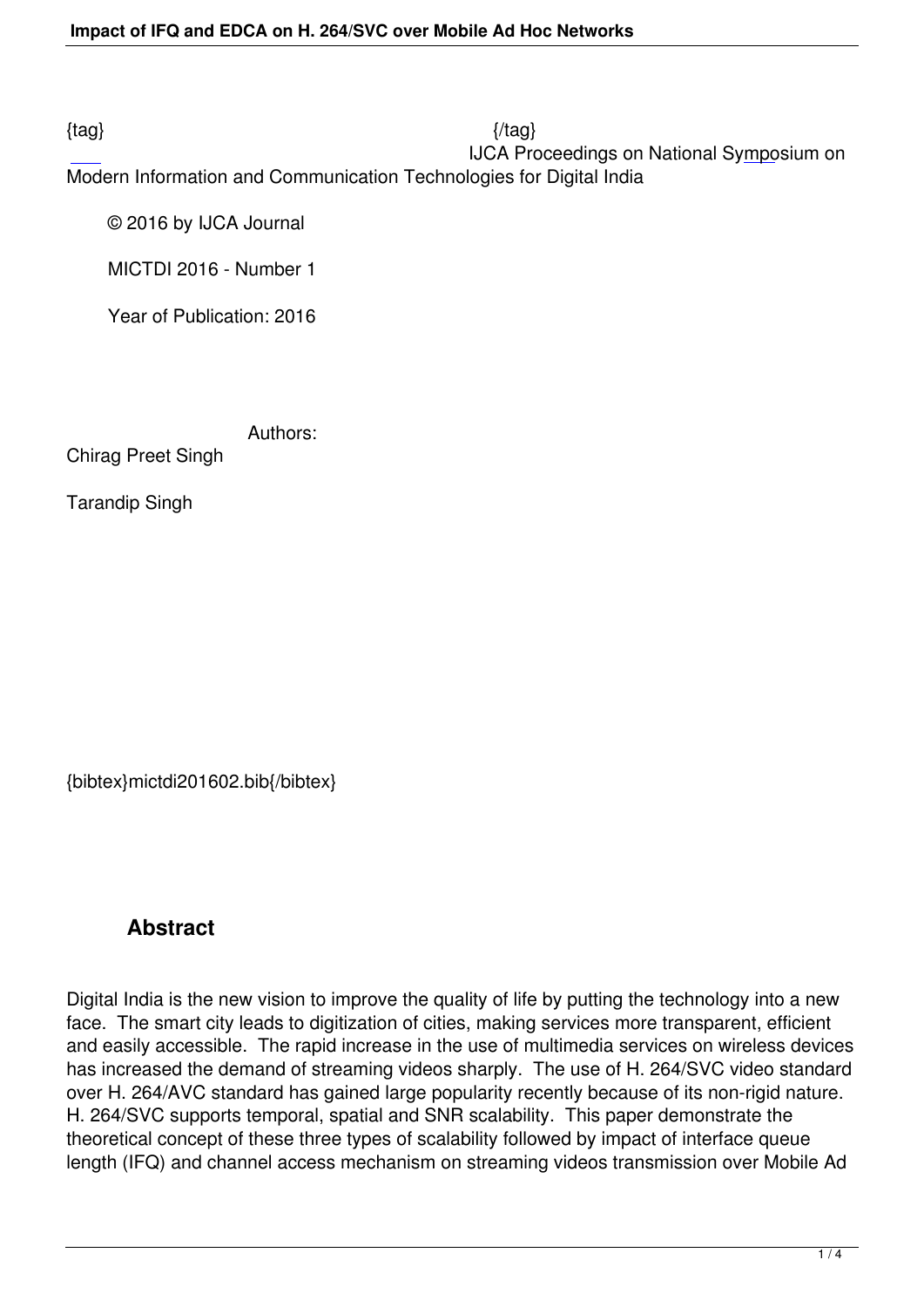Hoc Network (MANETs). These network parameters are evaluated using network simulator 2 (NS-2) software integrated with scalable video streaming evaluation framework (SVEF).

## **Refer**

## **ences**

- . Bin Zhan, Baochun Hou and Reza Sotudeh (2008), " An Efficient Fast Mode Decision Algorithm for H. 264/AVC Intra/Interpredictions, & quot; IEEE International Conference on Acoustics, Speech and Signal Processing, Las Vegas, pp 1057 – 1060.

 - . Thomas Wiegand, Gary J. Sullivan, Gisle Bjøntegaard, and Ajay Luthra (2003), " Overview of the H. 264/AVC Video Coding Standard, " IEEE Transactions on Circuits and Systems for Video Technology, Vol. 13, No. 17, pp 560-576.

- . Y. Liu, Y. C. Soh and Z. G. Li (2007), " Rate Control for Spatial/CGS Scalable Extension of H. 264/AVC, & quot; IEEE International Symposium on Circuits and Systems, New Orleans, pp 1746-1750.

- . https://en. wikipedia. org/wiki/Streaming\_media

- . Dan Rayburn (2013), & quot; Streaming and Digital Media: Understanding the Business and Technology, & quot; National Association of Broadcaster.

- . Balaji L and Thyagharajan KK (2013), "An Adaptive Rate Control Scheme for H. 264 Scalable Video Coding, & quot; International Conference on Green Computing, Communication and Conservation of Energy, Chennai, pp 40-44.

- . C. E. Fossa and T. G. Macdonald (2010), " Internetworking Tactical MANETs, & quot; Conference on Military Communications, San Jose, pp 611-616.

- . George Aggelou (2005), & guot: Mobile Ad Hoc Networks: From Wireless & guot: LANs to 4G Networks, & quot; McGraw Hill.

- . S. Neelakandan and J. Gokul Anand (2011) " Trust Based Optimal Routing in MANET's, & quot; International Conference on Emerging Trends in Electrical and Computer Technology, Tamil Nadu, pp 1150-1156.

 - . Mrinal Kanti Deb Barma, Rajib Chowdhuri, Nikhil Debbarma, S. K. Sen and Sudipta Roy (2013), & quot; Enhancing the Performance of AODV using Node Remaining Energy and Aggregate Interface Queue Length, & quot; International Symposium on Computational and Business Intelligence, New Delhi, pp. 77-80.

- . http://www. isi. edu/nsnam/ns/

 - . Andrea Detti, Giuseppe Bianchi, Claudio Pisa, Francesco Saverio Proto, Pierpaolo Loreti, et al. (2009), "SVEF: an Open-Source Experimental Evaluation Framework for H. 264 Scalable Video Streaming, & quot; IEEE Symposium on Computers and Communications, Sousse, pp. 36-41

- . Sikora T (1997), & quot; MPEG digital video-coding standards, & quot; IEEE Signal Processing Magazine, Vol. 14, No. 5, pp. 82-100.

- . http://ube. ege. edu. tr/~boztok/JSVM/SoftwareManual. pdf
- . JSVM Software Package (2006), CVS server for the JSVM software.
- . https://en. wikipedia. org/wiki/Scalable\_Video\_Coding.

- . Gregory J. Conklin and Sheila S. Hemami (1999), & quot: A Comparison of Temporal Scalability Techniques, & quot; IEEE Transactions on Circuits and Systems for Video Technology, Vol. 9, No. 6. pp. 909-919.